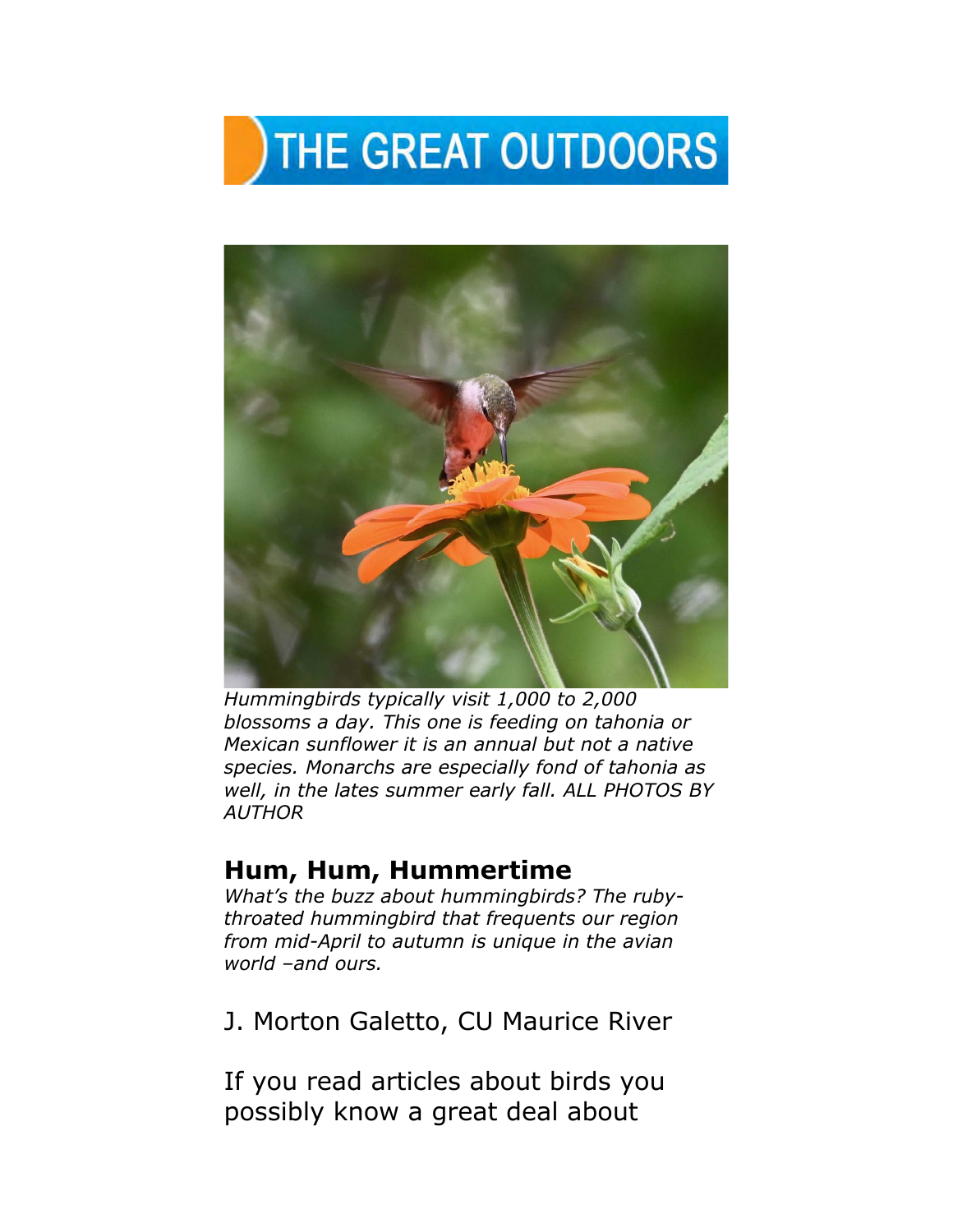hummingbirds. With their ability to fly both backward and forward they attract a lot of attention and "buzz" - or possibly "hum" - for such a tiny species. In this piece I'd like you to learn something you did not already know.

It has only been recently discovered what specifically causes the hum. At 70 strokes per second a hummingbird's wing-beat takes some pretty sophisticated instrumentation to analyze. With 3D acoustic modeling and high-speed cameras synchronized, Ben Hightower and a team of other scientists were able to narrow the sound's source to the bird's upstroke (2021). The upstroke of a hummingbird actually gives it "lift," while conversely in other birds it's the downstroke that helps the bird rise. And it is on the upstroke that sound is created. At 4,000 beats per minute what we hear is an insect-like buzz.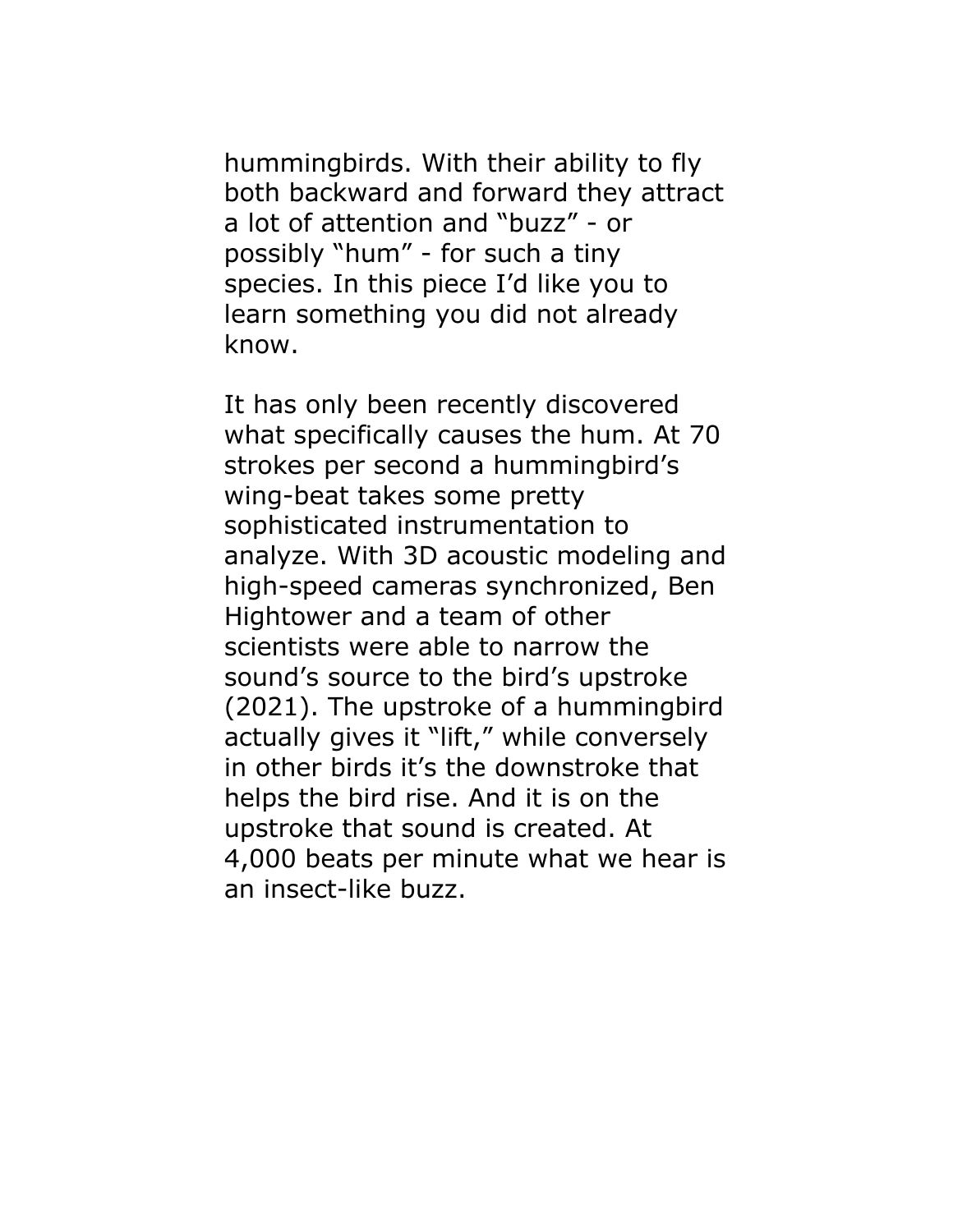

*The rapid strokes of a hummingbirds wings 50-80 beats per second is perceived as simply a blur by our eyes. Pictured here feeding on monarda.* 

Hummingbirds begin to arrive here in New Jersey around mid-April from their Mexican/Central American winter digs. Despite their small size, ruby-throated hummingbirds can fly over 3000 kilometers, crossing over 1000 kilometers of the Gulf of Mexico in just one flight. Their goal is to breed here in North America and escape the competition and predation in their tropical climes. They breed in the eastern half of the United States and southern Canada.

The ruby is our only Eastern hummingbird with the exception of the rufous; whose range is the southeast although we occasionally see it in New Jersey if one wanders off its usual flight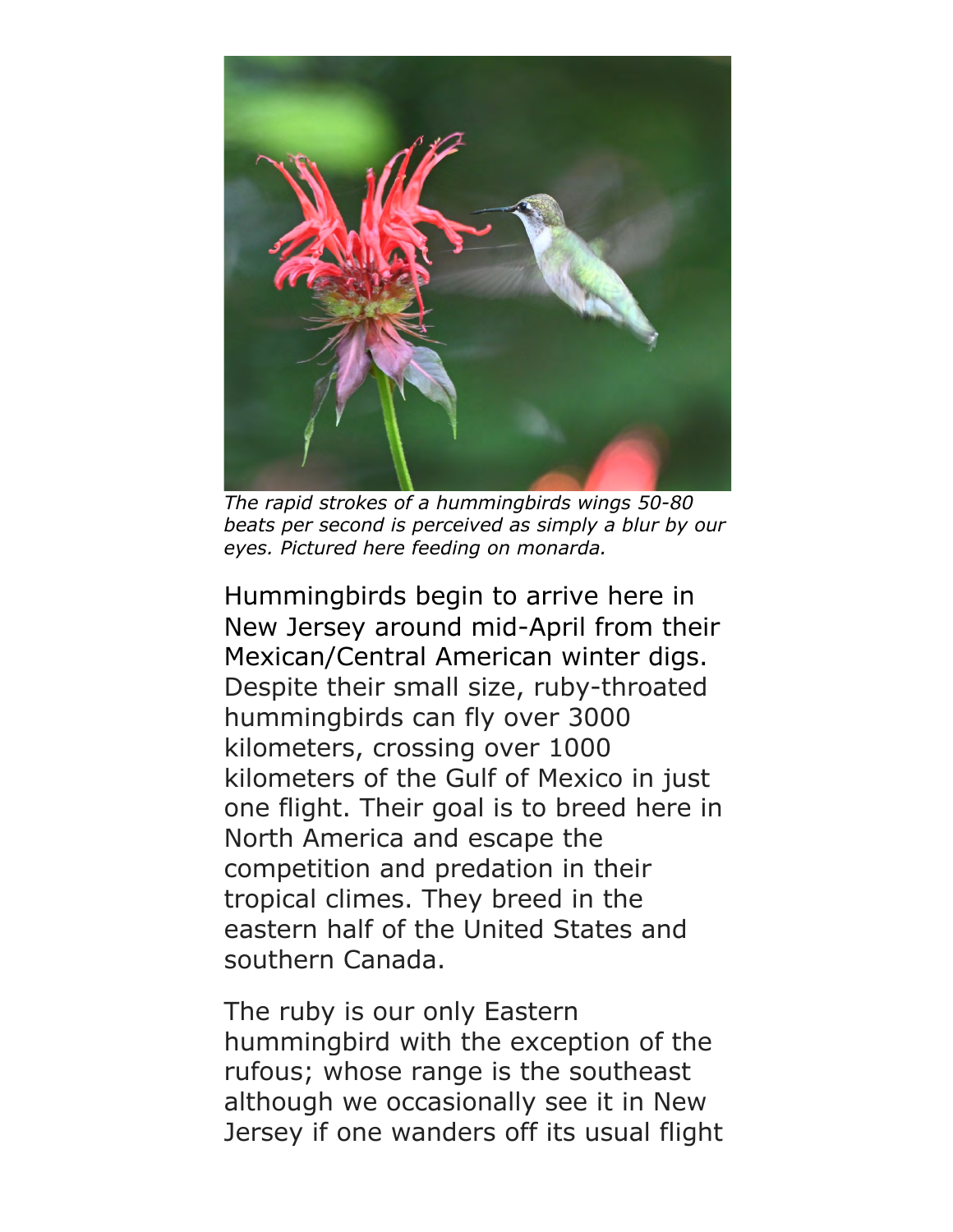pattern during southbound fall migration. The western United States has a number of species of hummingbirds.

Hummingbirds' southward return is believed to be triggered by the shorter days at the end of August and beginning of September. This is when they really fatten up, and activity at bird feeders noticeably increases.

What wasn't known until recently is the technique they employ to store fat. Canadian University professors Kenneth Welch and Christopher Gugliemo (2021) have discovered that in preparation for and during migration hummingbirds build fat reserves. If body mass fat falls below 5% of a hummingbird's weight they employ a strategy known as torpor, primarily in the evening when not feeding. They lower their body temperature and slow their metabolism up to 95%, thus enabling them to increase fat storage up to 20% of their body weight. Since ruby-throats weigh less than nickel, these measurements have to be very precise.

Other birds have similar methods of conserving energy, most notably vultures. Their meals are opportunistic since they rely on carrion vs. live captures. So they employ torpor to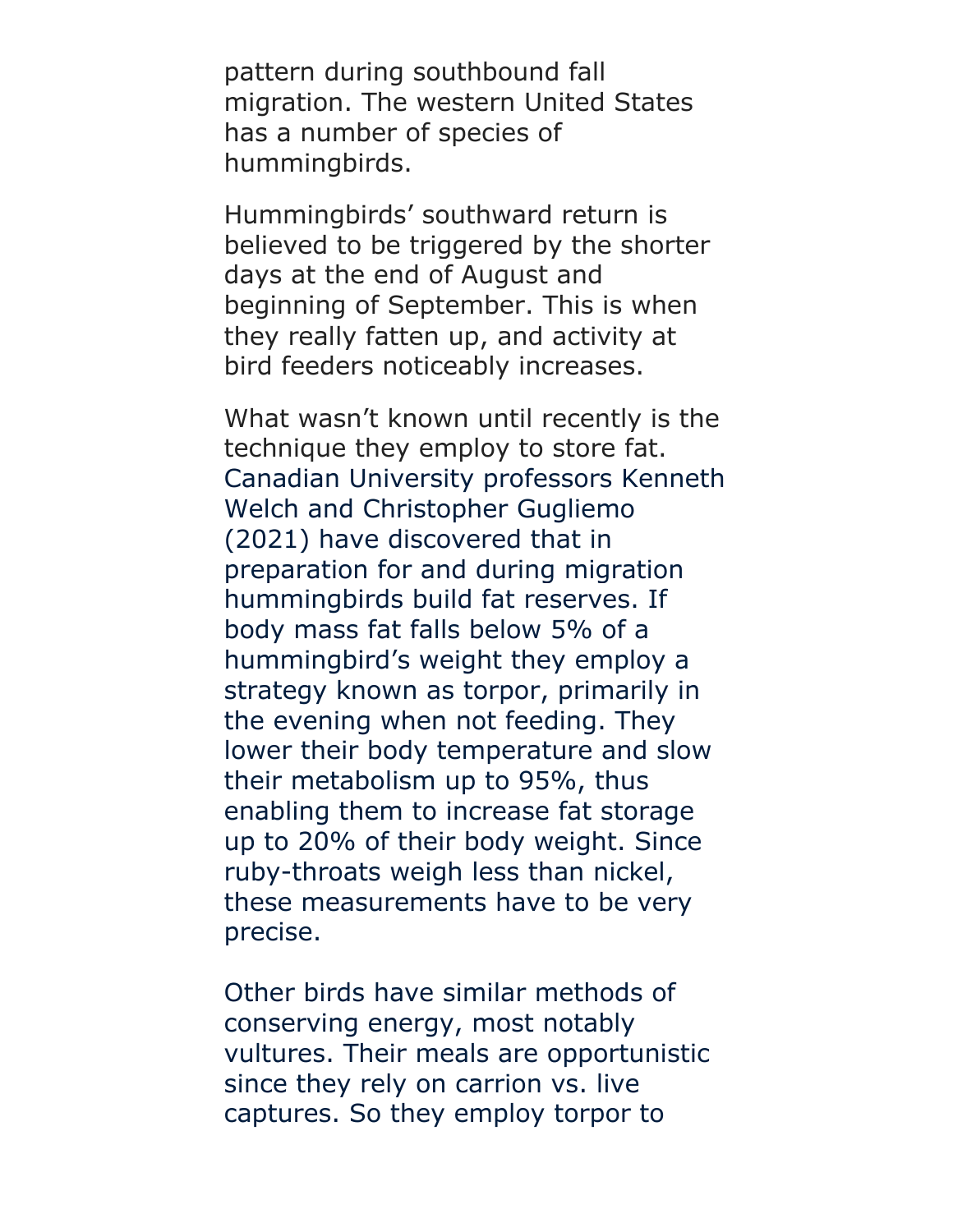conserve energy each evening when meals may not be readily available.





*Exhausted hummingbird in torpor. Note the light is not being refracted on this male's neck so the red is not visible.* 

Hummingbirds migrate alone rather than in groups, so it is an inherent ability; you could say it's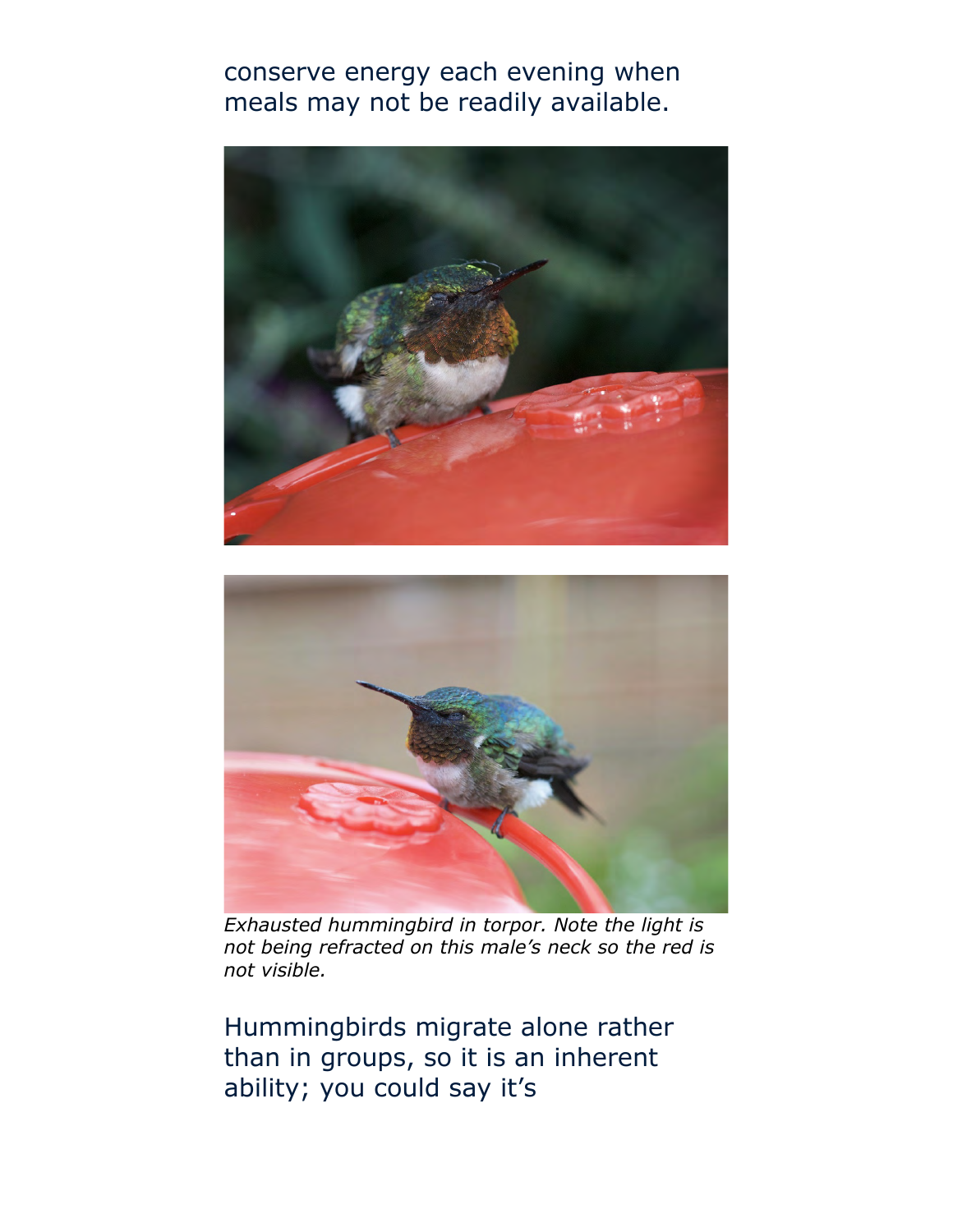preprogrammed – that they know where to go.

Let's talk about what hummers are doing while they are here in North America. The males are attracting females with their bright red 'gorget' or neck and their fancy diving courtship maneuverers. They will fly to heights of as much as 10-150' (depending on source) and dive repeatedly in a swooping 'U' pendulum-like course in front of the female.

I've seen them do this at about 30' and it surely gets your attention. They chitter and their wing sounds are especially loud; they will not be ignored in their rapid speed dives. If an individual is selected by the female they will drop to the ground for copulation.

The red irradiance of the male's neck feathers is caused by structural refraction. Microscopic structures at the surface of the feathers reflect in one direction only. This is why the hummingbird male seems to flash red in a now-you-see-it-now-you-don't fashion (Sibley).

After mating the male will likely court other females. There are more females than males and a promiscuous mating system helps to sustain the species.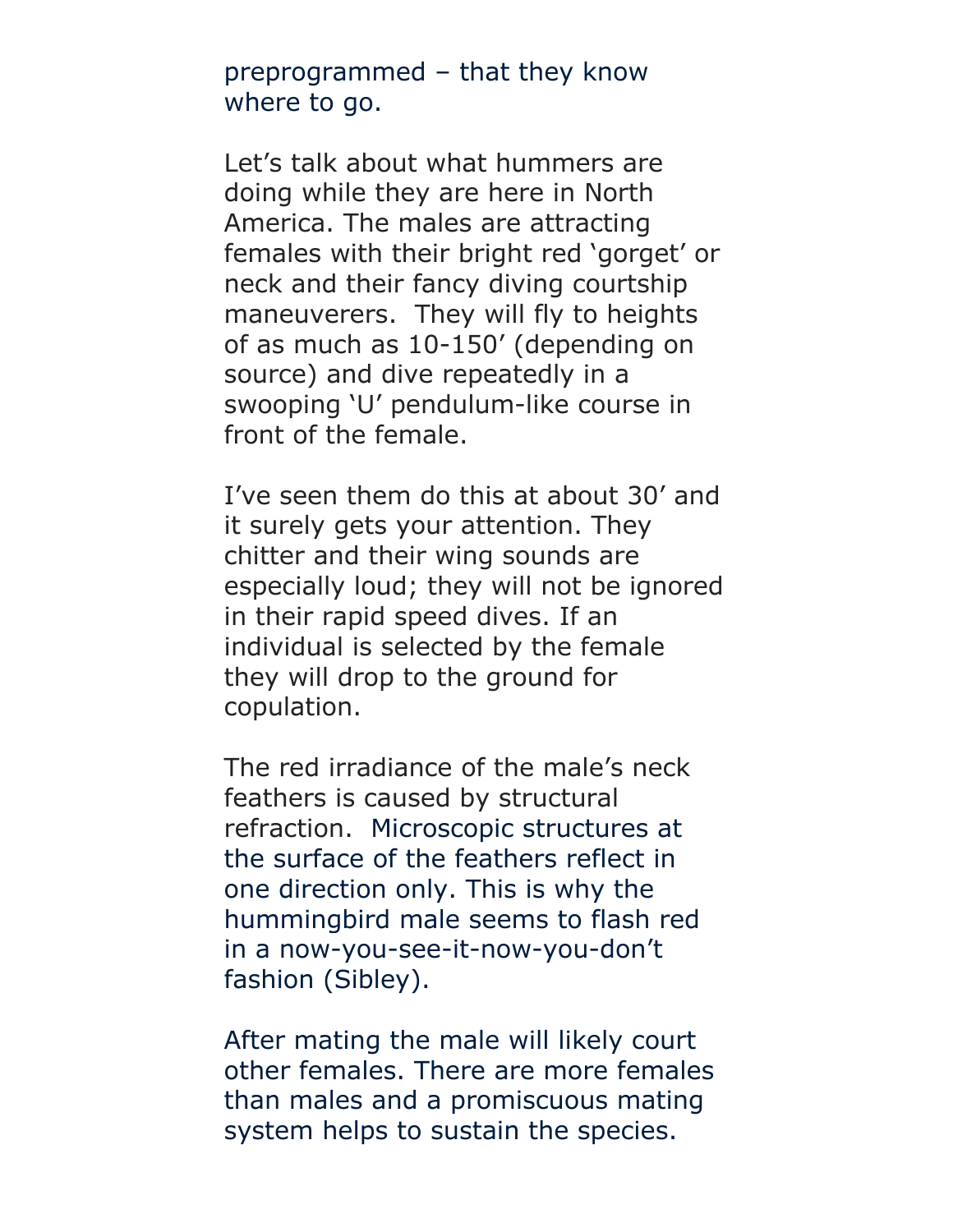The female will have the sole responsibility for raising the brood. She will line her quarter-sized cup-shaped nest with spiderwebs and typha/cattail seeds. I've watched a female gather the soft heads of typha, kiting along the hotdog-shaped seedhead and plucking a piece off into the front of her bill. Each subsequent pinch pushed back the prior pieces until she looked as if the length of her bill was whiskered by a cinnamon-colored mustache!



*The nest of the hummingbird is about the diameter of a bottle cap. It is well camouflaged in lichen and often looks like part of the branch itself.*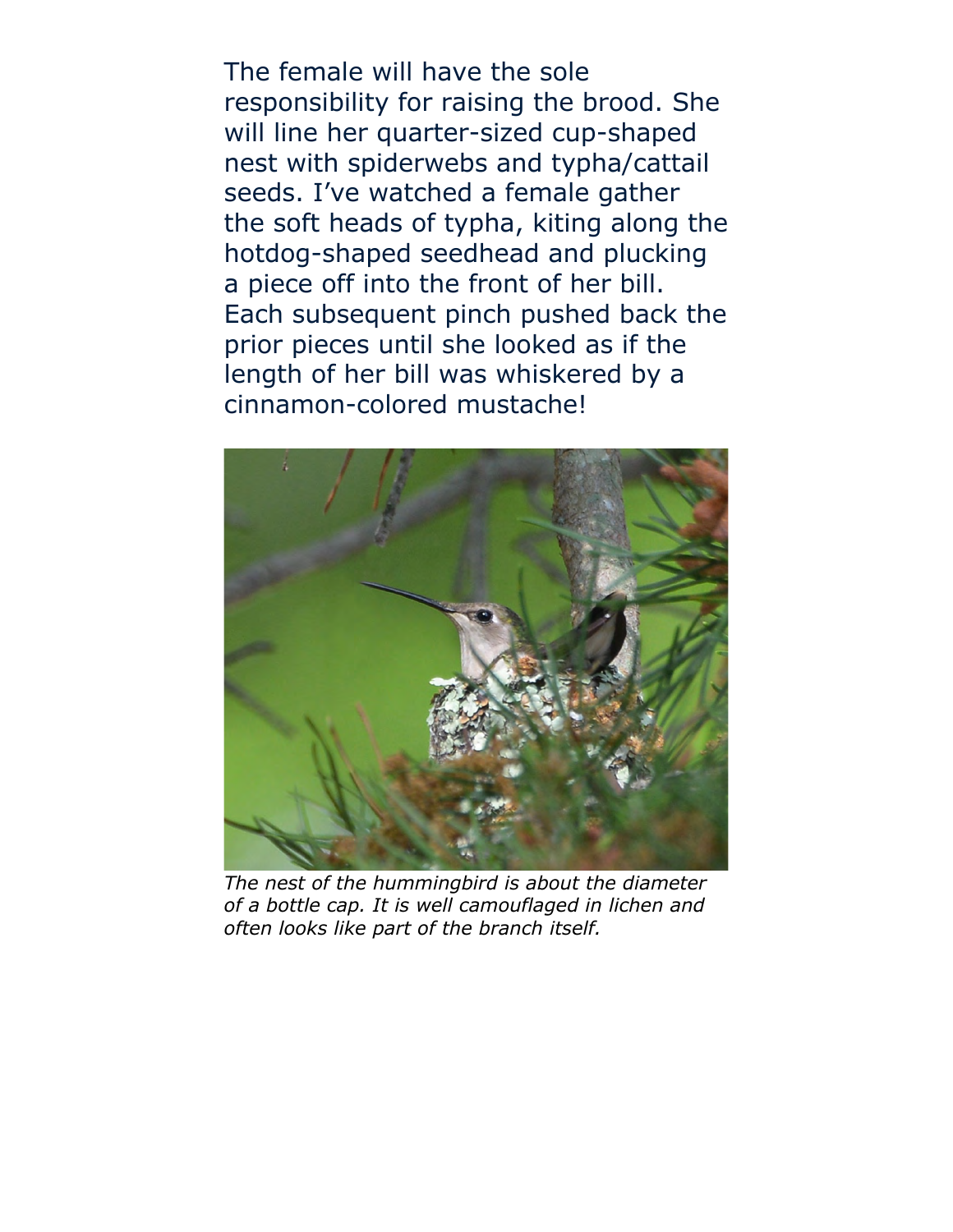

*Hummingbirds lay one to two eggs, rarely three. Three generally means the brood will fail because the female can't provide adequately for three chicks.* 

Hummingbirds are not the only ones to discover the many uses of these seedheads. N. American pioneers gathered the cottony seeds, referred to as "swamp down," for pillows, quilts, and doll stuffing, as well as for insulation.

Hummer nests will be set on the top of a horizontal limb and be heavily camouflaged in lichen and moss. Their appearance will be as if they are part of the branch where a limb broke away. A bird will lay two white jelly-bean sized eggs and incubate them for two weeks.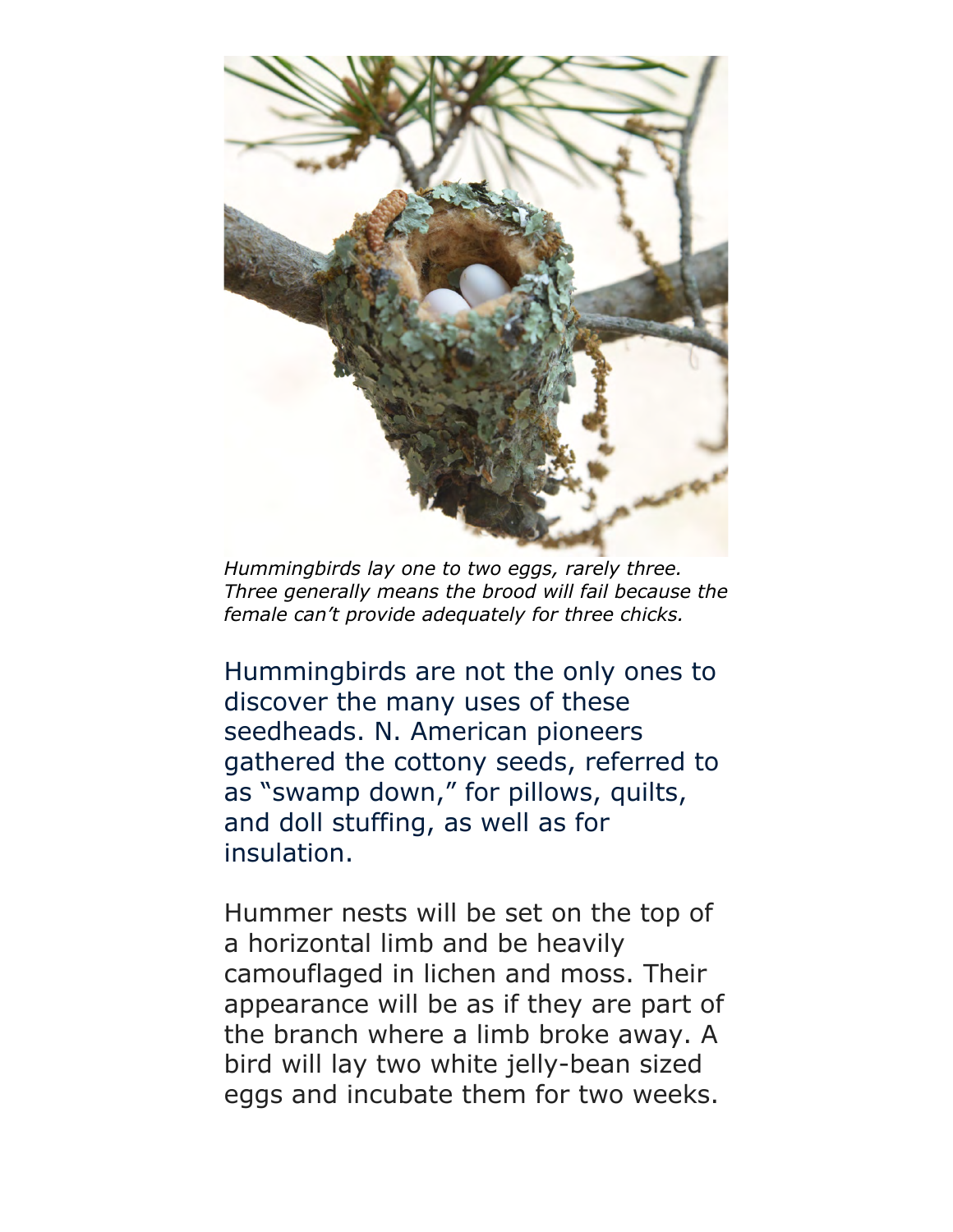This may be extended to 20+ days if the weather is chilly.

When the chicks are born the female will feed them a regurgitated mixture of nectar and insects. The chicks will fledge in about three weeks, with juveniles closely resembling the females. David Sibley suggests that adult females tend to fan their tails more when hovering than do young birds, and juveniles' tails are held more stationary.

Females will often raise two clutches and begin building the second nest before the first brood has fledged. Raising chicks requires a lot of food deliveries. Hummingbirds drink 100% of their body weight daily, consuming up to half of their weight in sugar daily. On average they visit 1,000- 2,000 blossoms a day. But they need more than nectar to sustain them. Insects provide protein for them and their young.

Part one of two part story.

## *Sources:*

*What It's Like to Be A Bird, by David Sibley*

*American Bird Conservancy on-line library*